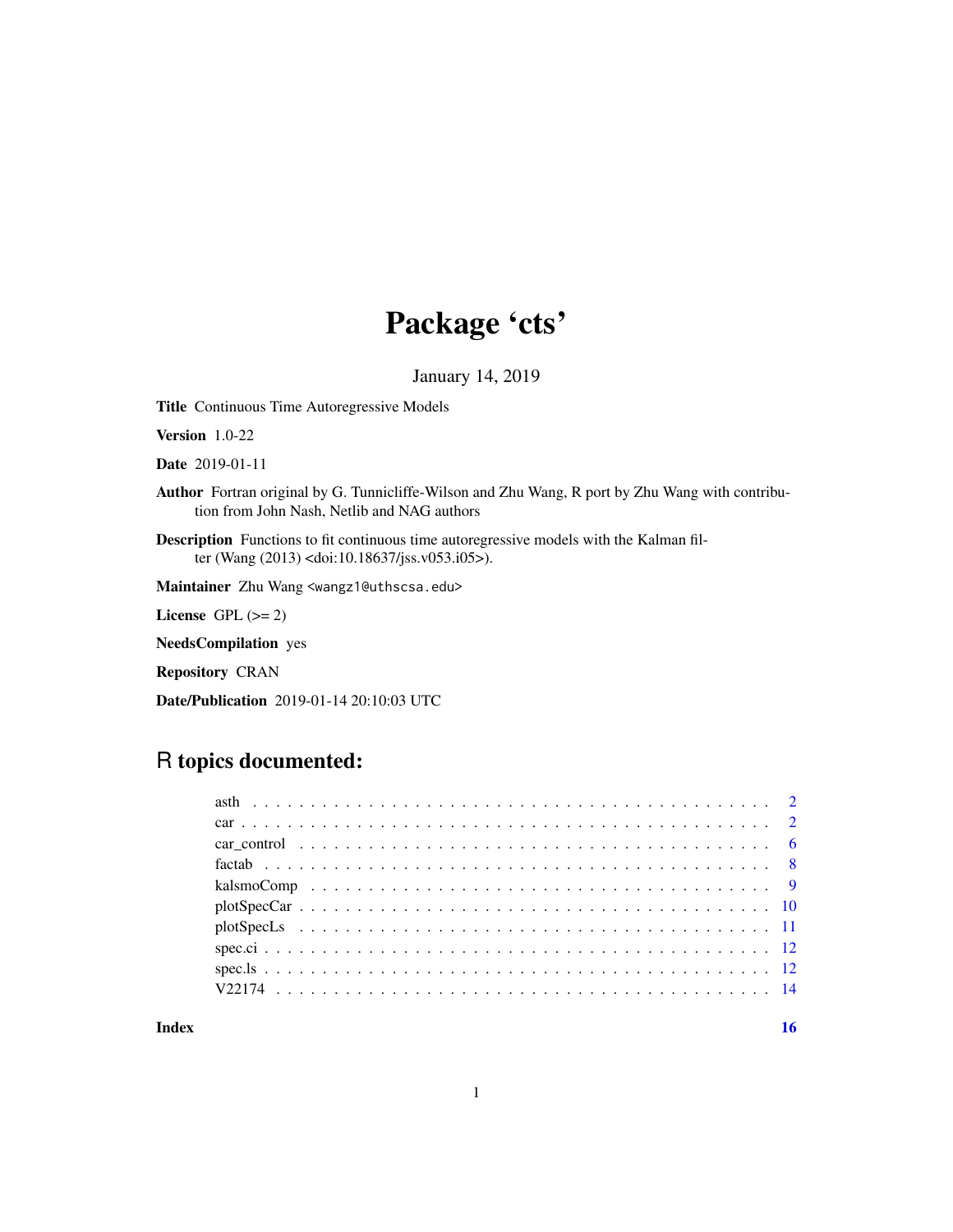#### <span id="page-1-0"></span>Description

Measurements of the lung function of an asthma patient.

# Usage

```
data(asth)
```
# Format

The format is: num [1:209, 1:2] 8 10 12 14 16 18 20 22 32 34 ...

#### Details

These are made by the patients mostly at 2h time intervals but with irregular gaps in this record.

#### Source

Belcher, J. and Hampton, J. S. and Tunnicliffe Wilson, G. (1994). Parameterization of continuous time autoregressive models for irregularly sampled time series data. *Journal of the Royal Statistical Society, Series B, Methodological*,56,141–155

# Examples

data(asth) str(asth) ; plot(asth)

<span id="page-1-1"></span>car *Fit Continuous Time AR Models to Irregularly Sampled Time Series*

#### <span id="page-1-2"></span>Description

Fit a continuous AR model to an irregularly sampled univariate time series with the Kalman filter

#### Usage

```
car(x, y=NULL, scale = 1.5, order = 3, ctr1=car\_control())## S3 method for class 'car'
print(x, digits = 3, ...)
## S3 method for class 'car'
summary(object, ...)
## S3 method for class 'car'
plot(x, type=c("spec", "pred", "diag"),...)
```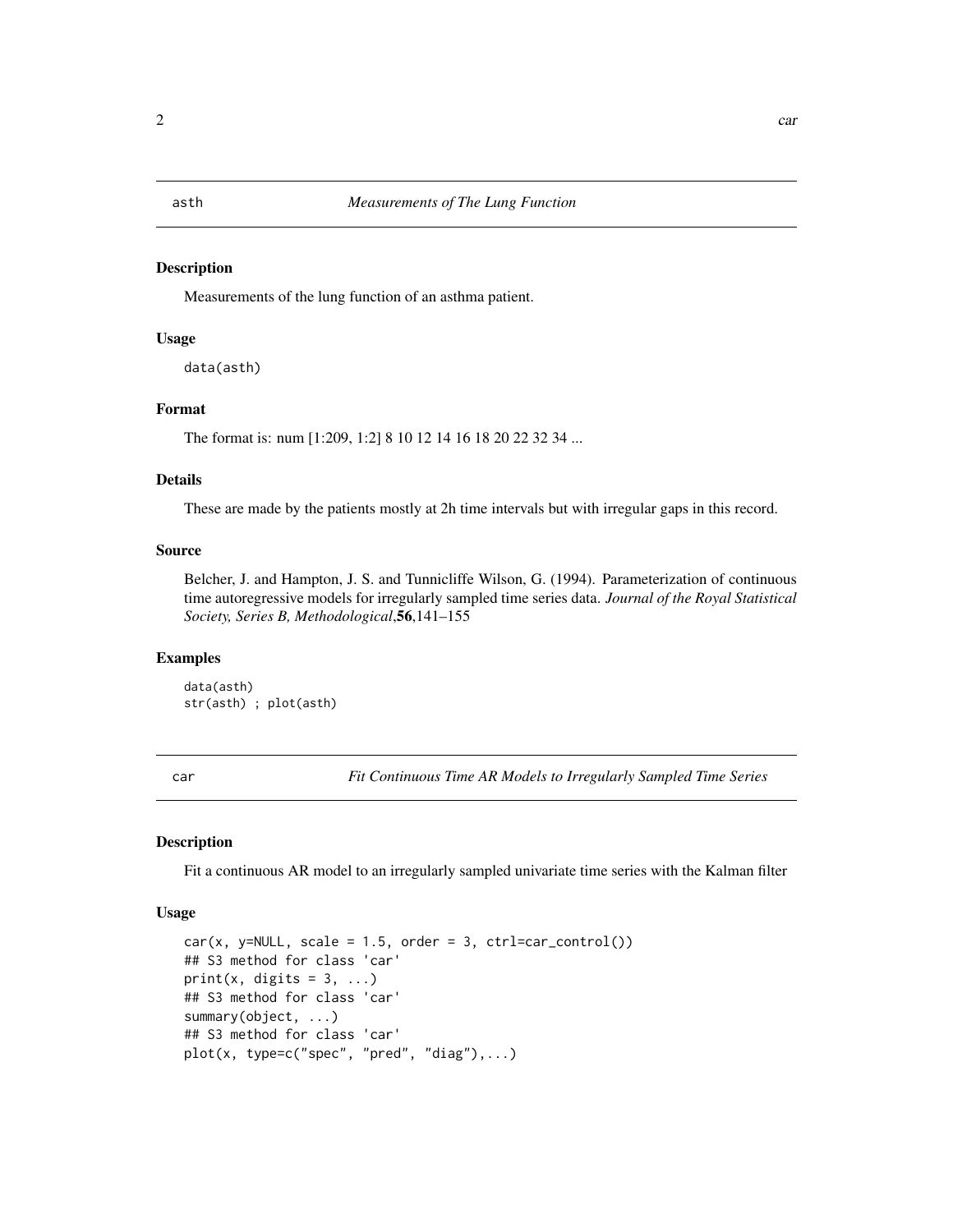car 3

```
## S3 method for class 'car'
predict(object, se.fit = TRUE, digits = 3, plot.it=TRUE,...)
## S3 method for class 'car'
spectrum(object, frmult=1, n.freq, plot.it = TRUE, na.action = na.fail, ...)
## S3 method for class 'car'
AIC(object, ..., k=NULL)
## S3 method for class 'car'
tsdiag(object, gof.lag = 10, ...)
## S3 method for class 'car'
kalsmo(object)
```
# Arguments

| x         | two column data frame or matrix with the first column being the sampled time<br>and the second column being the observations at the first column; otherwise x is<br>a numeric vector of sampled time. It can be a car object for S3 methods                                                                                                                                                                                                                                                                                                                                                                                               |
|-----------|-------------------------------------------------------------------------------------------------------------------------------------------------------------------------------------------------------------------------------------------------------------------------------------------------------------------------------------------------------------------------------------------------------------------------------------------------------------------------------------------------------------------------------------------------------------------------------------------------------------------------------------------|
| У         | not used if x has two columns; otherwise y is a numeric vector of observations<br>at sampled time x.                                                                                                                                                                                                                                                                                                                                                                                                                                                                                                                                      |
| scale     | The kappa value referred to in the paper by Belcher et a. (1994). We now<br>recommend selection of kappa along with the model order by using AIC. Also,<br>it is suggested to choose kappa close to 2pi times 1/mean.delta (reciprocal of the<br>mean time between observations), though it is a good idea to explore somewhat<br>lower and higher values to see whether the spectrum estimates were sensitive to<br>this choice. Choosing kappa lower increases the risk of trying to estimate the<br>spectrum beyond the effective Nyquist frequency of the data - though this does<br>depend on the distribution of intersample times. |
| order     | order of autoregression.                                                                                                                                                                                                                                                                                                                                                                                                                                                                                                                                                                                                                  |
| ctrl      | control parameters used in predict and numerical optimization.                                                                                                                                                                                                                                                                                                                                                                                                                                                                                                                                                                            |
| object    | object of class car                                                                                                                                                                                                                                                                                                                                                                                                                                                                                                                                                                                                                       |
| type      | in plot a character indicating the type of plot. type="spec", call spec; type="pred",<br>call predict; type="diag", call diag                                                                                                                                                                                                                                                                                                                                                                                                                                                                                                             |
| se.fit    | Logical: should standard errors of prediction be returned?                                                                                                                                                                                                                                                                                                                                                                                                                                                                                                                                                                                |
| digits    | return value digits                                                                                                                                                                                                                                                                                                                                                                                                                                                                                                                                                                                                                       |
| plot.it   | Logical: plot the forecast values?                                                                                                                                                                                                                                                                                                                                                                                                                                                                                                                                                                                                        |
| gof.lag   | the maximum number of lags for a Portmanteau goodness-of-fit test                                                                                                                                                                                                                                                                                                                                                                                                                                                                                                                                                                         |
| frmult    | numerical value, can be used to multiply the frequency range                                                                                                                                                                                                                                                                                                                                                                                                                                                                                                                                                                              |
| n.freq    | number of frequency                                                                                                                                                                                                                                                                                                                                                                                                                                                                                                                                                                                                                       |
| k         | penalty, not used                                                                                                                                                                                                                                                                                                                                                                                                                                                                                                                                                                                                                         |
| na.action | NA action function.                                                                                                                                                                                                                                                                                                                                                                                                                                                                                                                                                                                                                       |
| $\cdots$  | further arguments to be passed to particular methods                                                                                                                                                                                                                                                                                                                                                                                                                                                                                                                                                                                      |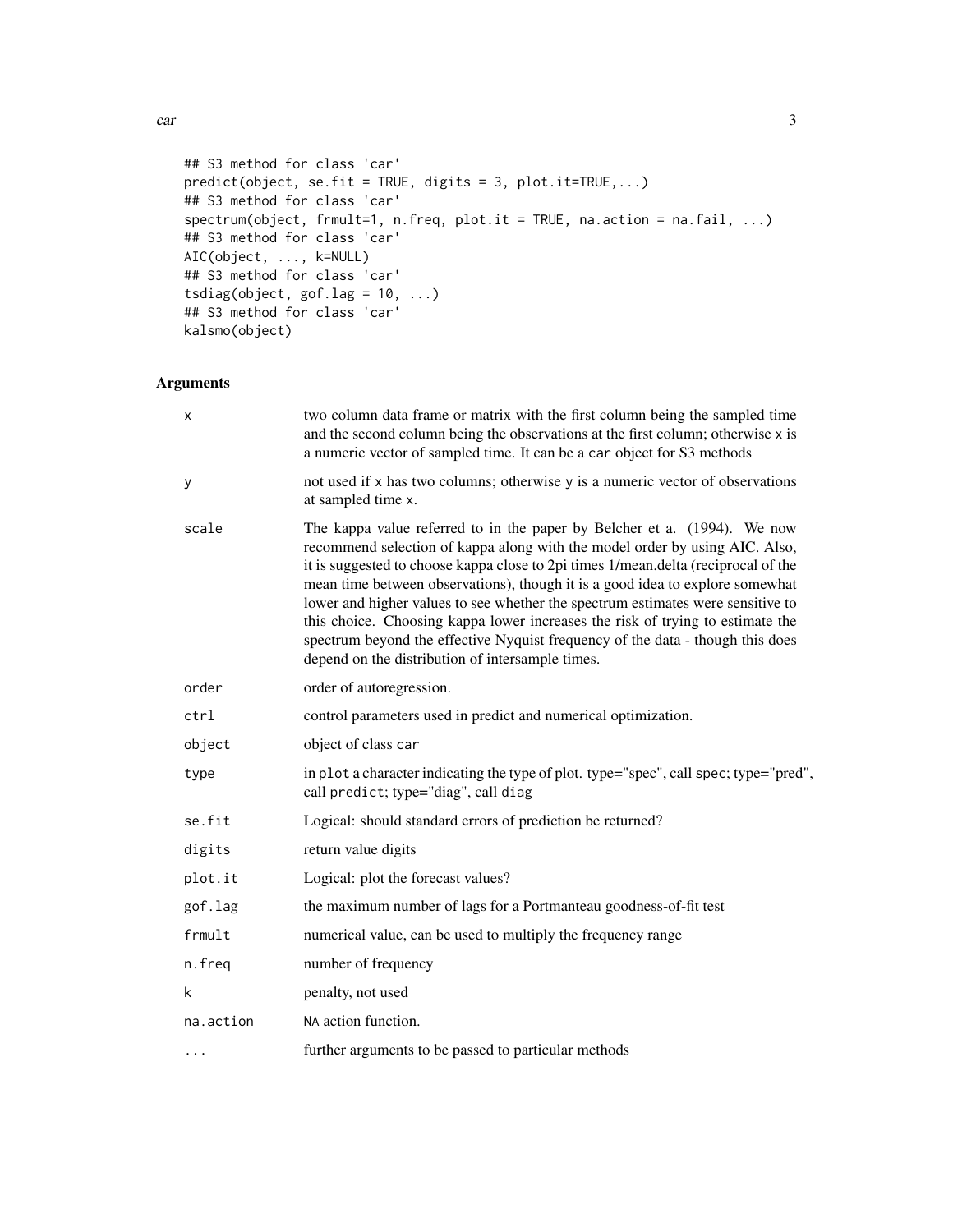<span id="page-3-0"></span>spectrum returns (and by default plots) the spectral density of the fitted model.

tsdiag is a generic diagnostic function for continuous AR model. It will generally plot the residuals, often standadized, the autocorrelation function of the residuals, and the p-values of a Portmanteau test for all lags up to gof.lag. The method for [car](#page-1-1) object plots residuals scaled by the estimate of their (individual) variance, and use the Ljung–Box version of the portmanteau test.

AIC For continuous CAR model selection, t-statistic and AIC are calculated based on reparameterized coefficients phi and covariance matrix ecov. From the t-statistic, the final model is chosen such that if the true model order is less than the large value used for model estimation then for i > order the deviations of the estimated parameters phi from their true value of 0 will be small. From the AIC, the final model is chosen based on the smallest AIC value. A table with t-statistic and AIC for the corresponding model order.

factab calculate characteristic roots and system frequency from the estimated reparameterized coefficients of CAR fits.

smooth computes components corresponding to the diagonal transition matrix with the Kalman smoother. This may not be stable for some data due to numerical inversion of matrix.

#### Value

A list of class "car" with the following elements:

| n.used | The number of observations used in fitting                                                          |
|--------|-----------------------------------------------------------------------------------------------------|
| order  | The order of the fitted model. This is chosen by the user.                                          |
| np     | The number of parameters estimated. This may include the mean and the obser-<br>vation noise ratio. |
| scale  | The kappa value referred to in the paper of Belcher et al.                                          |
| vri    | If vri=1, estimate the observation noise ratio.                                                     |
| vr     | The estimated observation noise ratio.                                                              |
| sigma2 | The estimated innovation variance.                                                                  |
| phi    | The estimated reparameterized autoregressive parameters.                                            |
| x.mean | The estimated mean of the series used in fitting and for use in prediction.                         |
| b      | All estimated parameters, which include phi, and possibly x. mean and vr.                           |
| delb   | The estimated standard error of b                                                                   |
| essp   | The estimated correlation matrix of b                                                               |
| ecov   | The estimated covariance matrix of phi. See also AIC                                                |
| rootr  | The real part of roots of phi. See also AIC                                                         |
| rooti  | The imaginary part of roots of phi. See also AIC                                                    |
| tim    | The numeric vector of sampled time.                                                                 |
| ser    | The numeric vector of observations at sampled time tim.                                             |
| filser | The filtered time series with the Kalman filter.                                                    |
| filvar | The estimated variance of Kalman filtered time series filser                                        |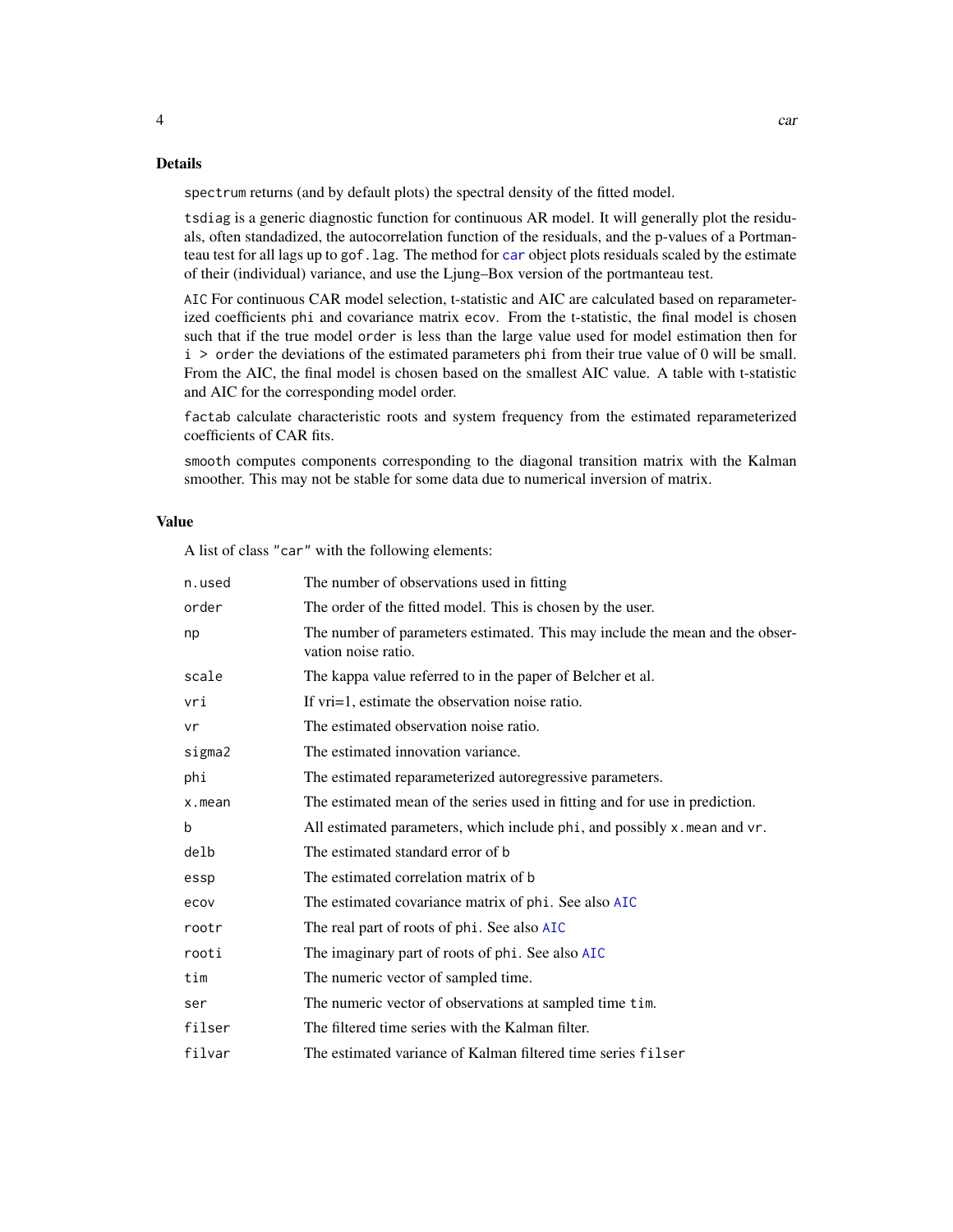<span id="page-4-0"></span>car 5

| sser    | The smoothed time series with the Kalman smoother.                             |
|---------|--------------------------------------------------------------------------------|
| svar    | The estimated variance of smoothed time series sser                            |
| stdred  | The standardized residuals from the fitted model.                              |
| pretime | Time of predictions.                                                           |
| pred    | Predictions for the pretime.                                                   |
| prv     | Prediction variance of pred                                                    |
| pre2    | Fitted values including pred for all the time series. See also fty.            |
| prv2    | Variance of fitted values including prv for all the time series. See also fty. |
| fty     | Forecast type                                                                  |
| tnit    | Numeric vector: iteration                                                      |
| SS      | Numeric vector: sum of squares for each tnit                                   |
| bit     | Matrix with rows for tnit and columns for parameter estimates                  |
| aic     | AIC value for the fitted model                                                 |
| bic     | BIC value for the fitted model                                                 |

# Author(s)

G. Tunnicliffe Wilson and Zhu Wang

# References

Belcher, J. and Hampton, J. S. and Tunnicliffe Wilson, G. (1994). Parameterization of continuous time autoregressive models for irregularly sampled time series data. *Journal of the Royal Statistical Society, Series B, Methodological*,56,141–155

Jones, Richard H. (1981). Fitting a continuous time autoregression to discrete data. *Applied Time Series Analysis II*, 651–682

Wang, Zhu (2004). *The Application of the Kalman Filter to Nonstationary Time Series through Time Deformation*. PhD thesis, Southern Methodist University

Wang, Zhu and Woodward, W. A. and Gray, H. L. (2009). The Application of the Kalman Filter to Nonstationary Time Series through Time Deformation. *Journal of Time Series Analysis*, 30(5), 559-574.

Wang, Zhu (2013). cts: An R Package for Continuous Time Autoregressive Models via Kalman Filter. *Journal of Statistical Software*, Vol. 53(5), 1–19. <http://www.jstatsoft.org/v53/i05>

# See Also

[car\\_control](#page-5-1) for predict and numerical optimization parameters, and [AIC](#page-0-0) for model selection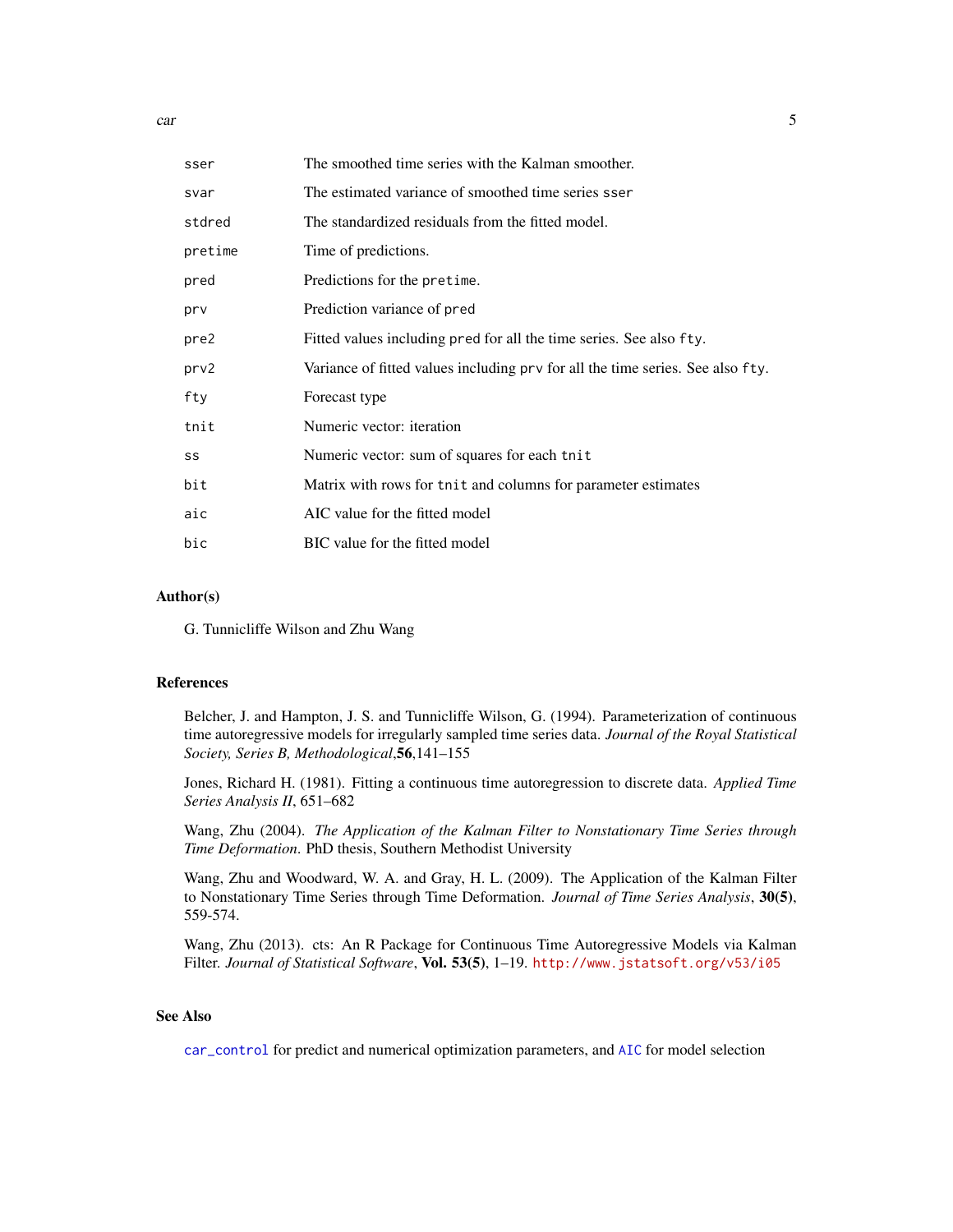# Examples

```
data(V22174)
fit <- car(V22174,scale=0.2,order=7, ctrl=car_control(trace=TRUE))
summary(fit)
spectrum(fit)
tsdiag(fit)
AIC(fit)
factab(fit)
###fitted values vs observed values
ntim <- dim(V22174)[1]
plot(V22174[,1], V22174[,2], type="l")
points(V22174[,1], fit$pre2[1:ntim], col="red")
### alternatively
fit2 <- car(V22174,scale=0.2,order=7, ctrl=car_control(fty=3))
plot(V22174[,1], V22174[,2], type="l")
points(V22174[,1], fit2$pre2, col="red")
data(asth)
fit <- car(asth,scale=0.25,order=4, ctrl=car_control(n.ahead=10))
kalsmo(fit)
```
<span id="page-5-1"></span>car\_control *Parameters for Predict and Numerical Optimization in Kalman Filter*

# Description

Setup in the predict and numerical optimization in the Kalman filter algorithm.

# Usage

```
car_control(fty=1, n.ahead=10, trace=FALSE, ari=TRUE, vri=FALSE, vr=0, pfi="MAPS",
ccv="CTES", lpv=TRUE, scc=TRUE, nit=40, opm=1, rgm=1, req=0.5, con=1.0e-5, rpe=1.0,
ivl=1.0e-2, fac=1.0e1, stl=1.0e-5, sml=1.0e2, gtl=1.0e5, kst=TRUE, fct=TRUE)
```
#### **Arguments**

| fty     | f ty=1 forecast past the end. f ty=2 forecast last L-steps. f ty=3 forecast last<br>L-steps updated (filtering)types. See also fct. If fct=TRUE, all time series is<br>used to fit the model for fty=1 or 3. If fty=2, only the first (length of time -<br>n.ahead) is used to fit the model. Thus, only the first (length of time - n.head)<br>prediction values are the same for $fty=1$ or 3 vs $fty=2$ . See also pre2, prv2. |
|---------|-----------------------------------------------------------------------------------------------------------------------------------------------------------------------------------------------------------------------------------------------------------------------------------------------------------------------------------------------------------------------------------------------------------------------------------|
| n.ahead | number of steps ahead at which to predict.                                                                                                                                                                                                                                                                                                                                                                                        |
| trace   | a logical value triggering printout of information during the fitting process, and<br>major results for the fitted model.                                                                                                                                                                                                                                                                                                         |
| ari     | ari=TRUE: parameter starting values. ari=FALSE: they are taken as zero. This<br>is obsolete.                                                                                                                                                                                                                                                                                                                                      |

<span id="page-5-0"></span>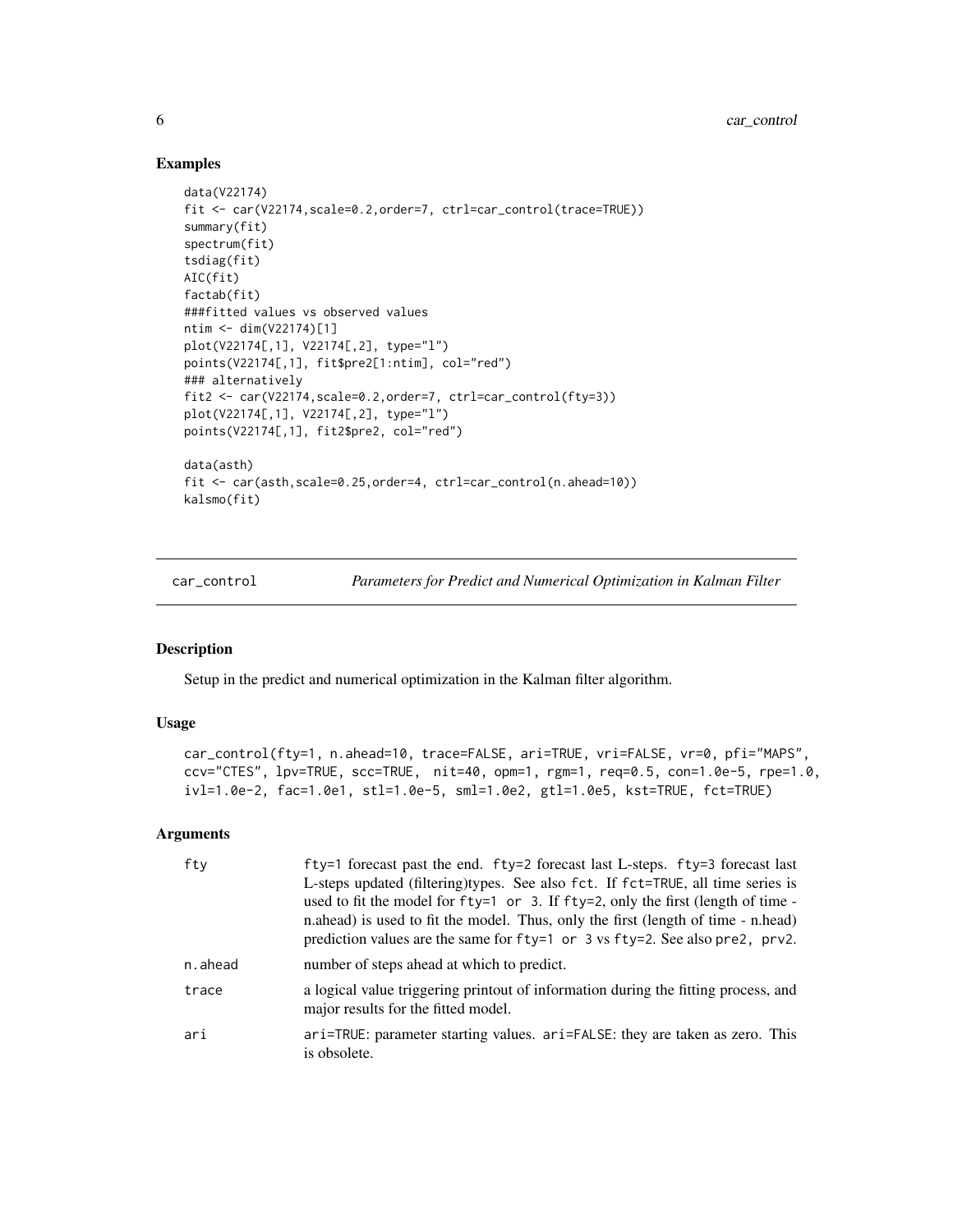<span id="page-6-0"></span>

| vri             | vri=FALSE, observation noise not included in the model. vri=TRUE, observation<br>noise included          |
|-----------------|----------------------------------------------------------------------------------------------------------|
| vr              | 0.5, initial value of observation noise ratio: only if vri=TRUE                                          |
| pfi             | always use the option pfi="MAPS".                                                                        |
| CCV             | ccv="CTES" for constant term estimation. ccv="MNCT" if mean correction, ccv=NULL<br>if omitted.          |
| 1p <sub>V</sub> | lpv=TRUE always use this option.                                                                         |
| <b>SCC</b>      | scc=TRUE always use this option.                                                                         |
| nit             | number of iteations.                                                                                     |
| opm             | opm=1 always use this.                                                                                   |
| rgm             | rgm=1 always use this.                                                                                   |
| reg             | root equality switch value.                                                                              |
| con             | convergence criterion.                                                                                   |
| rpe             | relative size of parameter perturbations.                                                                |
| ivl             | initial value of step size constraint parameter.                                                         |
| fac             | step size constraint modification parameter. This value may be setup to fac=5<br>for better convergency. |
| stl             | typical smallest step size parameter.                                                                    |
| sml             | typical small step size parametr.                                                                        |
| gtl             | typical greatest step size parameter.                                                                    |
| kst             | kst=TRUE to save estimated states.                                                                       |
| fct             | fct=TRUE to use all time series to fit the model.                                                        |

# Details

Objects returned by this function specify predict and numerical optimization parameters of the Kalman filter algorithms implemented in [car](#page-1-1), (via the ctrl argument).

# Value

An object of class car\_control, a list.

# See Also

[car](#page-1-1) for the usage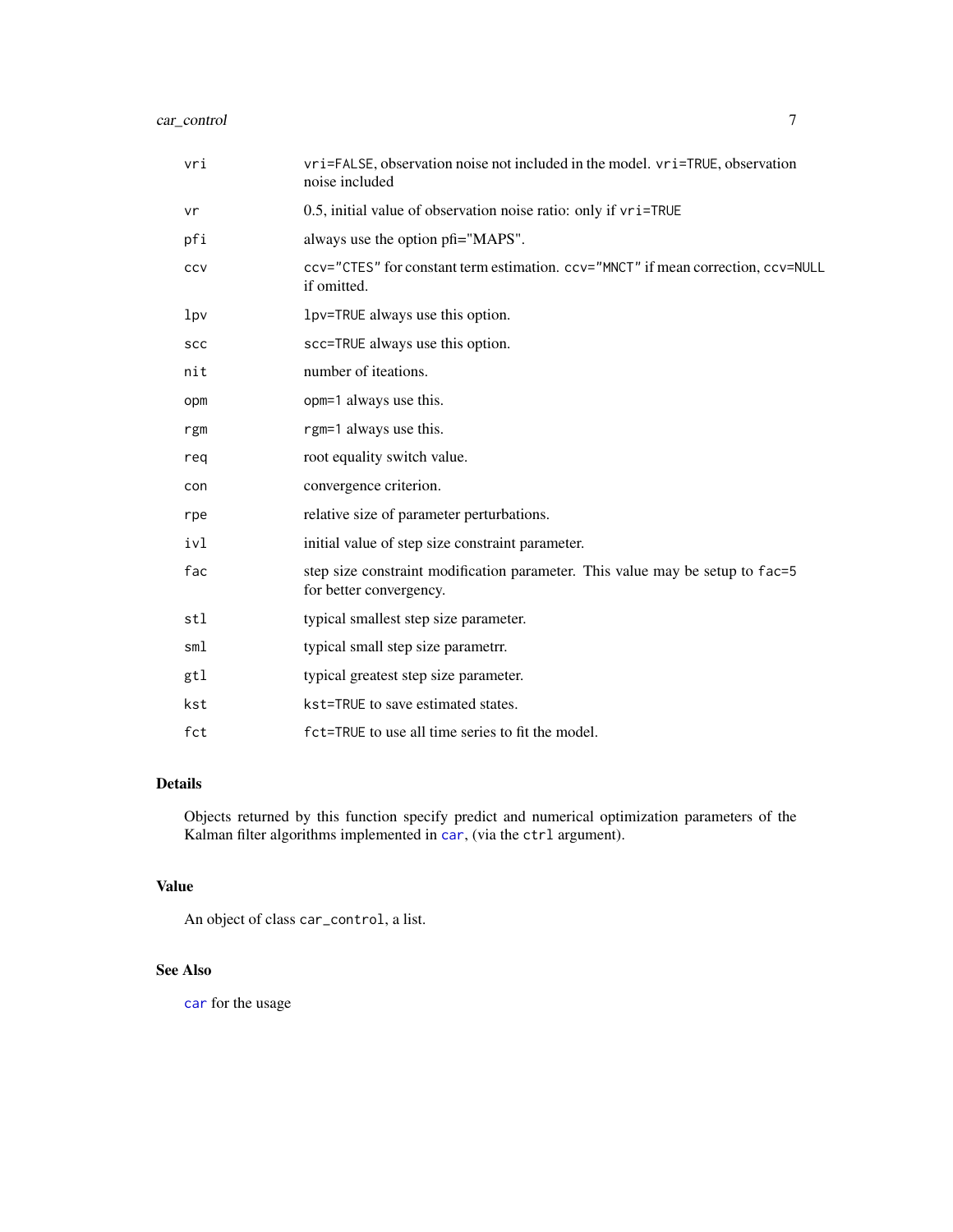<span id="page-7-0"></span>

# Description

Calculate characteristic roots and system frequency from the estimated reparameterized coefficients of CAR fits.

#### Usage

factab(object)

#### Arguments

object a fitted time-series CAR model

# Value

A table with characteristic roots and frequencies for the corresponding model fit.

#### Author(s)

G. Tunnicliffe Wilson and Zhu Wang

# References

Belcher, J. and Hampton, J. S. and Tunnicliffe Wilson, G. (1994). Parameterization of continuous time autoregressive models for irregularly sampled time series data. *Journal of the Royal Statistical Society, Series B, Methodological*,56,141–155

Jones, Richard H. (1981). Fitting a continuous time autoregression to discrete data. *Applied Time Series Analysis II*, 651–682

Wang, Zhu(2004). *The Application of the Kalman Filter to Nonstationary Time Series through Time Deformation*. PhD thesis, Southern Methodist University

Wang, Zhu (2013). cts: An R Package for Continuous Time Autoregressive Models via Kalman Filter. *Journal of Statistical Software*, Vol. 53(5), 1–19. <http://www.jstatsoft.org/v53/i05>

### See Also

[car](#page-1-1) and [kalsmo](#page-1-2)

#### Examples

```
data(asth)
(fit <- car(asth,scale=0.25,order=4))
factab(fit)
```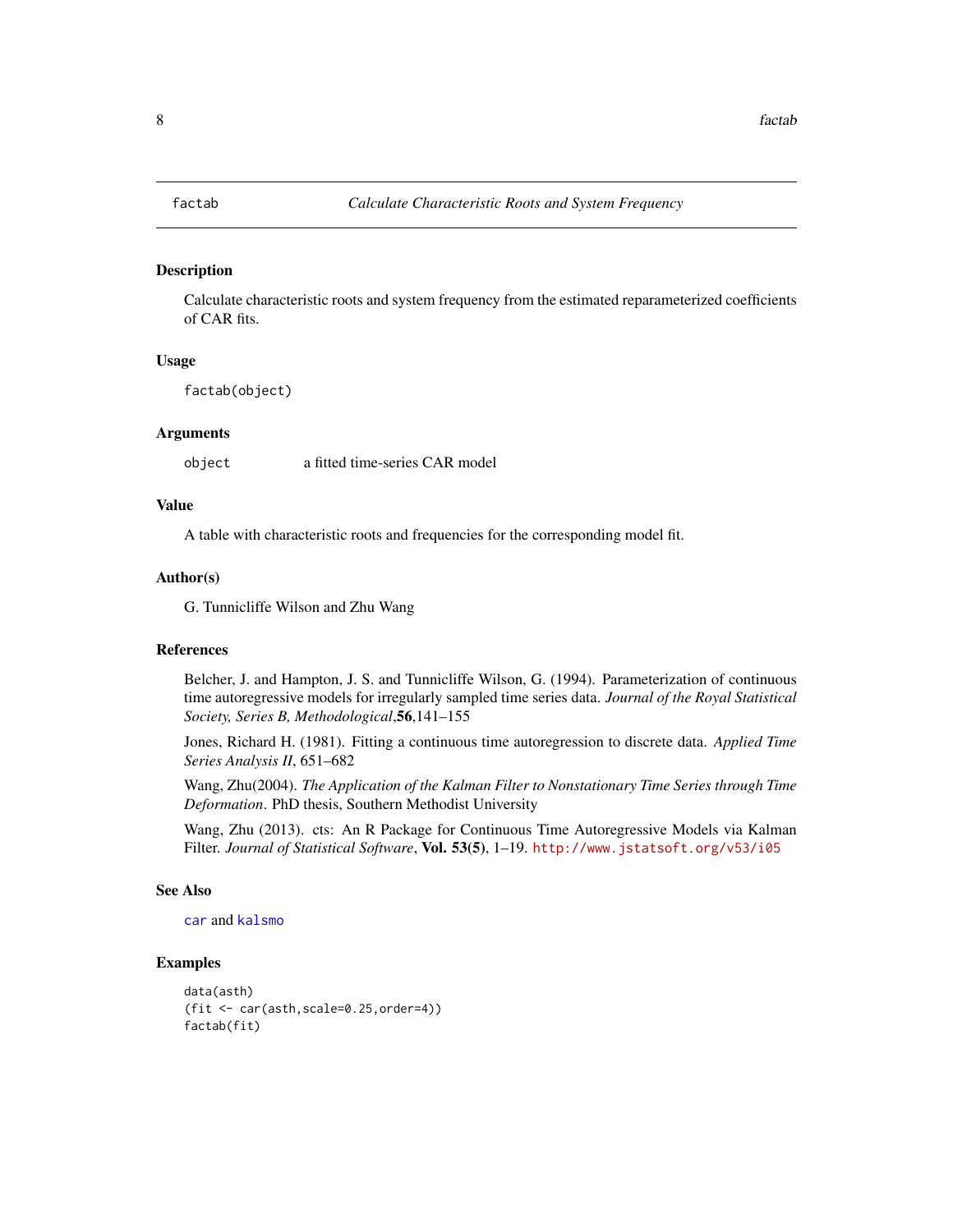<span id="page-8-0"></span>

# Description

Estimate unobserved components with the Kalman smoother to a fitted CAR model.

#### Usage

```
kalsmOComp(x, comp = NULL, plot.it = TRUE, xlab = "time", ylab = "", na. action = na.fail, ...)
```
# **Arguments**

| $\boldsymbol{\mathsf{x}}$ | the result of estimated components by kalsmo.       |
|---------------------------|-----------------------------------------------------|
| comp                      | a numeric vector from which components are estimaed |
| plot.it                   | plot the component?                                 |
| xlab                      | name of xlab                                        |
| ylab                      | name of ylab                                        |
| na.action                 | how to handle NAs?                                  |
|                           | further graphical parameters.                       |

# Value

A component is computed from the estimated components for each root of the characteristic equation.

# Author(s)

Zhu Wang

# References

Belcher, J. and Hampton, J. S. and Tunnicliffe Wilson, G. (1994). Parameterization of continuous time autoregressive models for irregularly sampled time series data. *Journal of the Royal Statistical Society, Series B, Methodological*,56,141–155

Wang, Zhu(2004). *The Application of the Kalman Filter to Nonstationary Time Series through Time Deformation*. PhD thesis, Southern Methodist University

Wang, Zhu (2013). cts: An R Package for Continuous Time Autoregressive Models via Kalman Filter. *Journal of Statistical Software*, Vol. 53(5), 1–19. <http://www.jstatsoft.org/v53/i05>

#### See Also

[kalsmo](#page-1-2)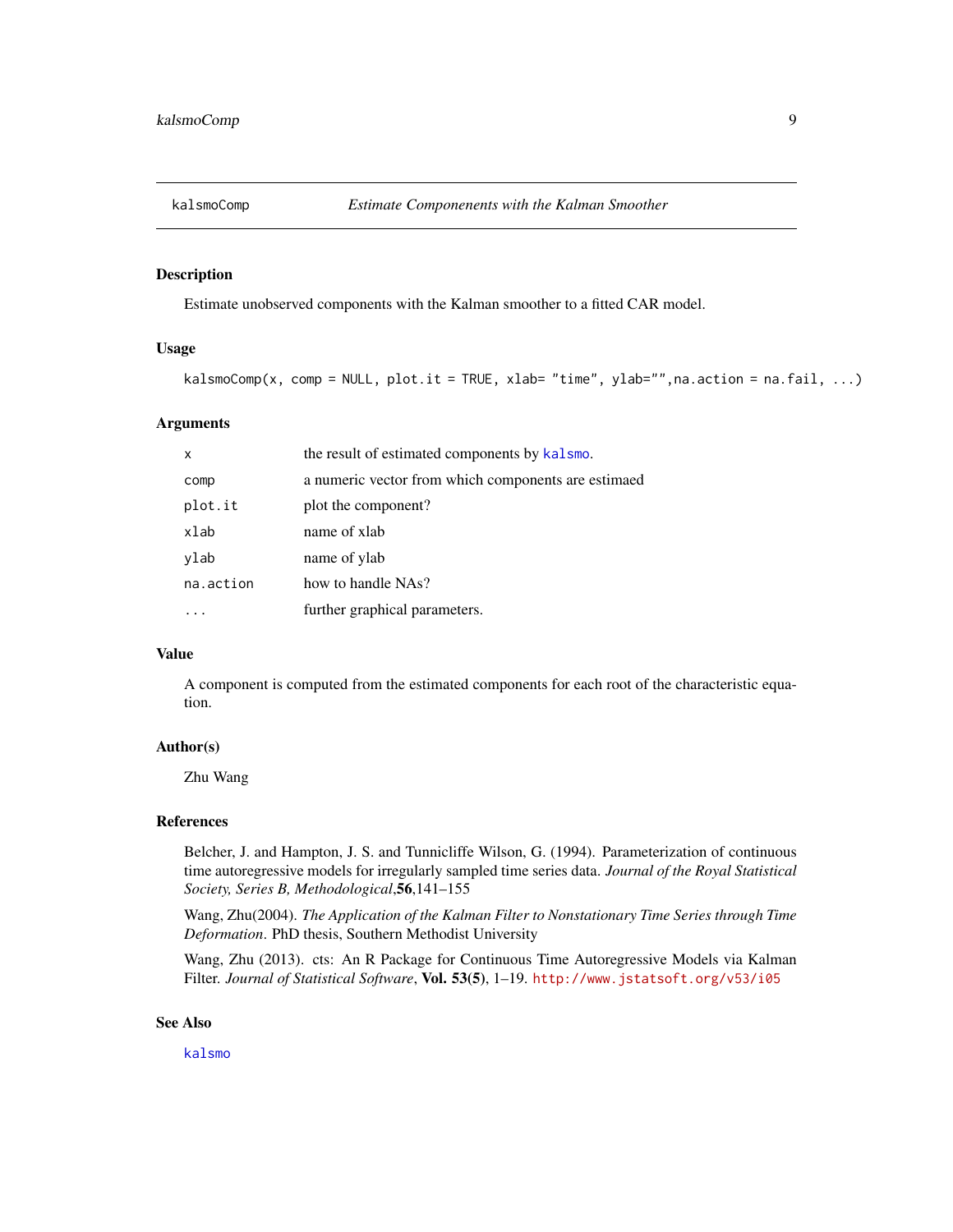# Examples

```
data(asth)
kalsmoComp(kalsmo(car(asth,scale=0.25,order=4)),c(2,3))
```
plotSpecCar *Plotting Spectral Densities*

# Description

Internal function used in spectrum.car only. Not called by user. Plotting method for objects of class "spectrum.car".

# Usage

plotSpecCar(x, add = FALSE, ci = 0.95, log = "dB", xlab = "frequency",  $ylab = NULL, type = "l", main = NULL, sub = NULL,...)$ 

# Arguments

| X         | an object of class "spectrum.car".                                                                                                                                                                                                                          |
|-----------|-------------------------------------------------------------------------------------------------------------------------------------------------------------------------------------------------------------------------------------------------------------|
| add       | logical. If TRUE, add to already existing plot.                                                                                                                                                                                                             |
| ci        | Coverage probability for confidence interval. Plotting of the confidence bar is<br>omitted unless ci is strictly positive.                                                                                                                                  |
| log       | If "dB", plot on log10 (decibel) scale (as S-PLUS), otherwise use conventional<br>log scale or linear scale. Logical values are also accepted. The default is "yes"<br>unless options $(ts. S. \text{compact} = \text{TRUE}$ has been set, when it is "dB". |
| xlab      | the x label of the plot.                                                                                                                                                                                                                                    |
| ylab      | the y label of the plot.                                                                                                                                                                                                                                    |
| type      | the type of plot to be drawn, defaults to lines.                                                                                                                                                                                                            |
| main      | overall title for the plot.                                                                                                                                                                                                                                 |
| sub       | a sub title for the plot.                                                                                                                                                                                                                                   |
| $\ddotsc$ | further graphical parameters.                                                                                                                                                                                                                               |
|           |                                                                                                                                                                                                                                                             |

# Value

plot of spectral density from continuous time autoregressive model

# Author(s)

G. Tunnicliffe Wilson and Zhu Wang

<span id="page-9-0"></span>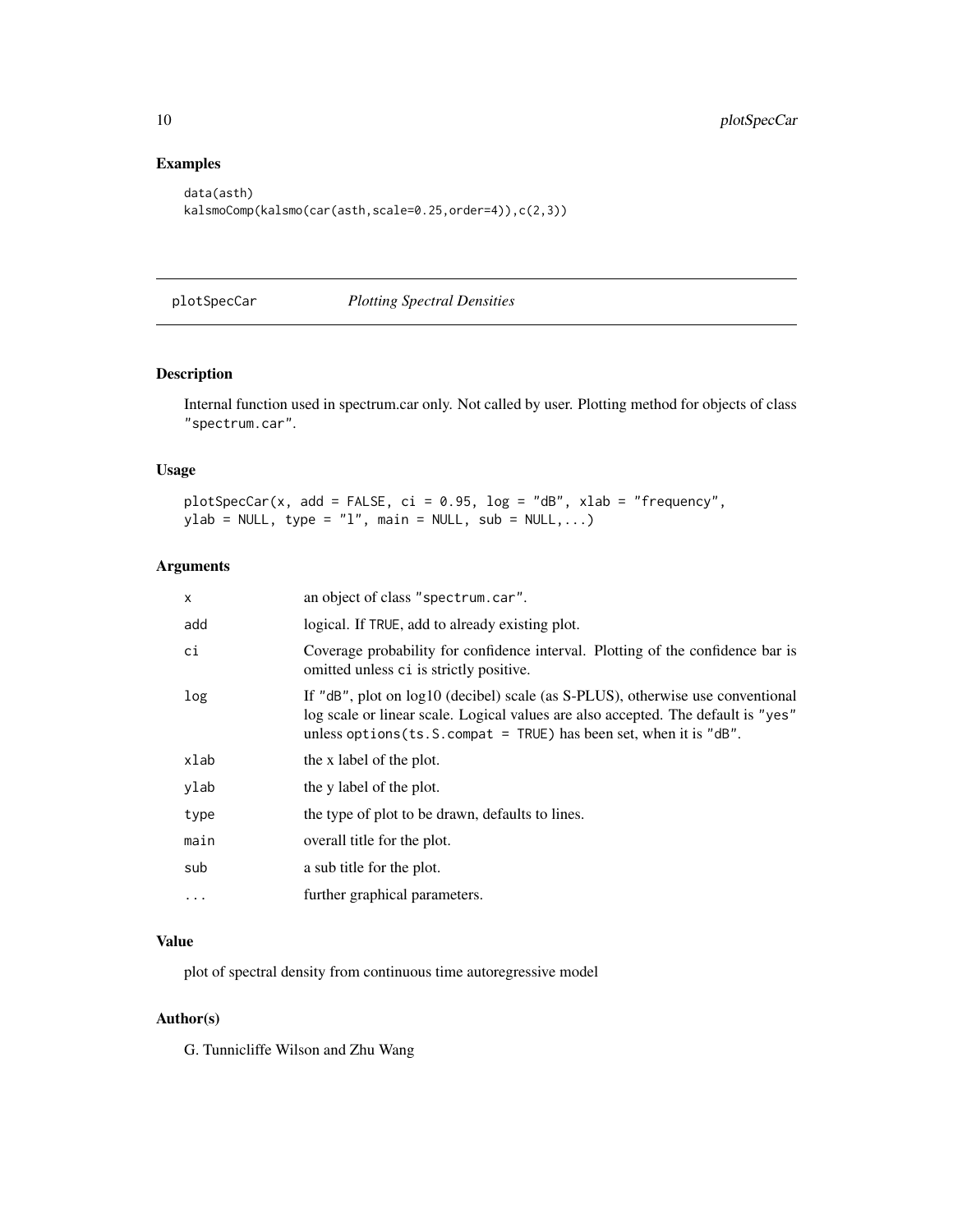# <span id="page-10-0"></span>plotSpecLs 11

#### References

Belcher, J. and Hampton, J. S. and Tunnicliffe Wilson, G. (1994). Parameterization of continuous time autoregressive models for irregularly sampled time series data. *Journal of the Royal Statistical Society, Series B, Methodological*,56,141–155

Jones, Richard H. (1981). Fitting a continuous time autoregression to discrete data. *Applied Time Series Analysis II*, 651–682

Wang, Zhu (2004). *The Application of the Kalman Filter to Nonstationary Time Series through Time Deformation*. PhD thesis, Southern Methodist University

Wang, Zhu (2013). cts: An R Package for Continuous Time Autoregressive Models via Kalman Filter. *Journal of Statistical Software*, Vol. 53(5), 1–19. <http://www.jstatsoft.org/v53/i05>

#### See Also

[spectrum.car](#page-1-2)

<span id="page-10-1"></span>plotSpecLs *Plotting Lomb-Scargle Periodogram*

### Description

Plotting method for objects of class "spec.ls".

#### Usage

```
plotSpecLs(x, add = FALSE, ci = 0.95, log = c("yes", "dB", "no"), xlab= "frequency", ylab = NULL, type = "l", main = NULL, sub = NULL, ...)
```
#### **Arguments**

| X       | an object of class "spec.car".                                                                                                                                                                                                                    |
|---------|---------------------------------------------------------------------------------------------------------------------------------------------------------------------------------------------------------------------------------------------------|
| add     | logical. If TRUE, add to already existing plot.                                                                                                                                                                                                   |
| ci      | Coverage probability for confidence interval. Plotting of the confidence bar is<br>omitted unless ci is strictly positive.                                                                                                                        |
| log     | If " $dB$ ", plot on $log10$ (decibel) scale (as S-PLUS), otherwise use conventional<br>log scale or linear scale. Logical values are also accepted. The default is "yes"<br>unless options (ts. S. compat = TRUE) has been set, when it is "dB". |
| xlab    | the x label of the plot.                                                                                                                                                                                                                          |
| ylab    | the y label of the plot.                                                                                                                                                                                                                          |
| type    | the type of plot to be drawn, defaults to lines.                                                                                                                                                                                                  |
| main    | overall title for the plot.                                                                                                                                                                                                                       |
| sub     | a sub title for the plot.                                                                                                                                                                                                                         |
| $\cdot$ | Further graphical parameters.                                                                                                                                                                                                                     |
|         |                                                                                                                                                                                                                                                   |

# See Also

[spec.ls](#page-11-1)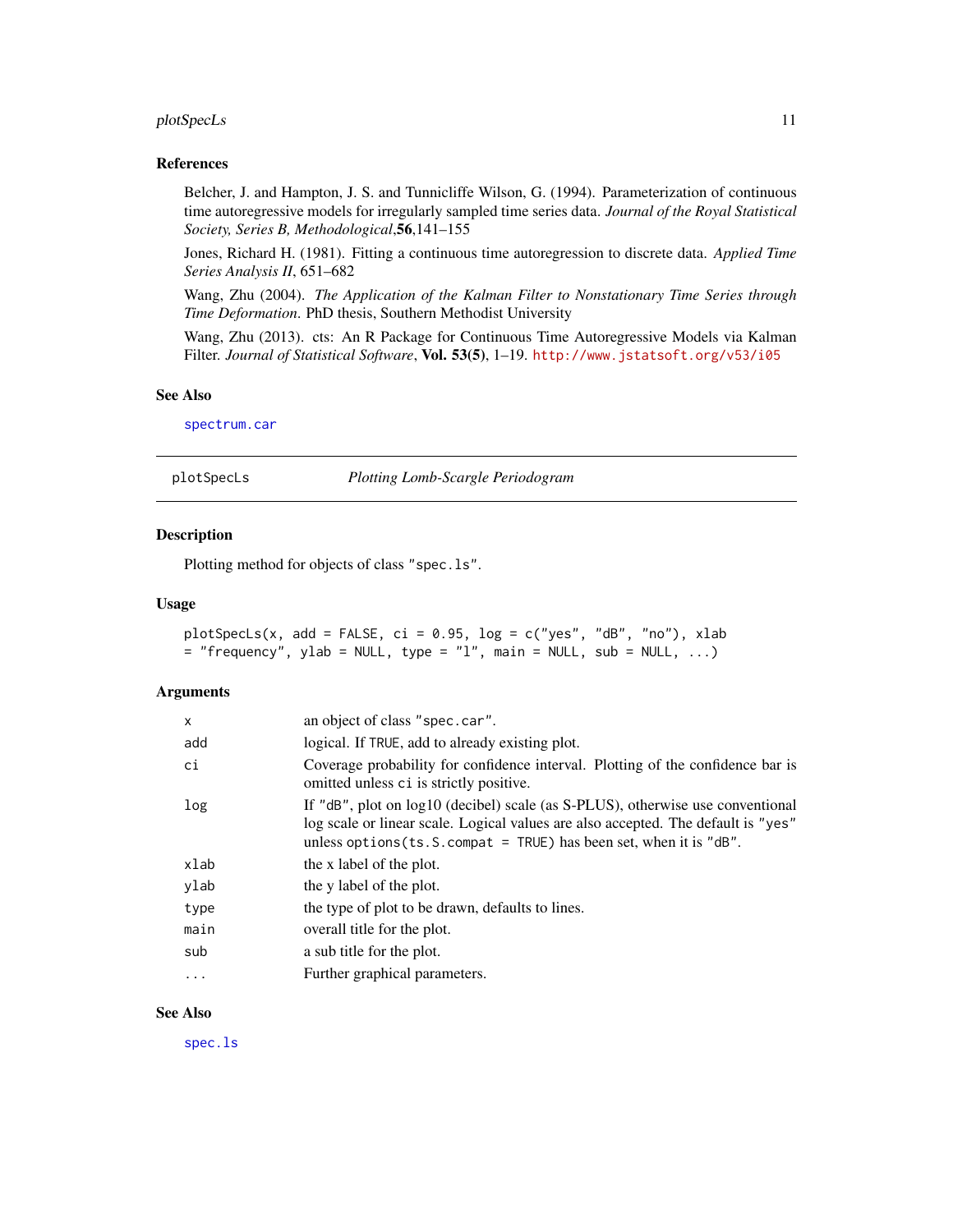<span id="page-11-0"></span>spec.ci *Internal Function*

# Description

Internal Function

<span id="page-11-1"></span>spec.ls *Estimate Spectral Density of an Irregularly Sampled Time Series by a Smoothed Periodogram*

# Description

The most commonly used method of computing the spectrum on unevenly spaced time series is periodogram analysis, see Lomb (1975) and Scargle (1982). The Lomb-Scargle method for unevenly spaced data is known to be a powerful tool to find, and test significance of, weak perriodic signals. The Lomb-Scargle periodogram possesses the same statistical properties of standard power spectra.

# Usage

```
spec.ls(x, y=NULL, spans = NULL, kernel = NULL, taper = 0.1, pad = 0,fast = TRUE, type = "lomb", demean = FALSE, detrend = TRUE, plot.it = TRUE,
na. action = na. fail, ...)
```
# Arguments

| $\mathsf{x}$ | two column data frame or matrix with the first column being the sampled time<br>and the second column being the observations at the first column; otherwise x is<br>a numeric vector of sampled time. |
|--------------|-------------------------------------------------------------------------------------------------------------------------------------------------------------------------------------------------------|
| y            | not used if x has two columns; otherwise y is a numeric vector of observations<br>at sampled time x the time at which x is observed                                                                   |
| spans        | vector of odd integers giving the widths of modified Daniell smoothers to be<br>used to smooth the periodogram.                                                                                       |
| kernel       | alternatively, a kernel smoother of class "tskernel".                                                                                                                                                 |
| taper        | proportion of data to taper. A split cosine bell taper is applied to this proportion<br>of the data at the beginning and end of the series.                                                           |
| pad          | proportion of data to pad. Zeros are added to the end of the series to increase its<br>length by the proportion pad.                                                                                  |
| fast         | logical; if TRUE, pad the series to a highly composite length.                                                                                                                                        |
| type         | Lomb-Scargle spectrum of Fourier transformation spectrum                                                                                                                                              |
| demean       | logical. If TRUE, subtract the mean of the series.                                                                                                                                                    |
| detrend      | logical. If TRUE, remove a linear trend from the series. This will also remove the<br>mean.                                                                                                           |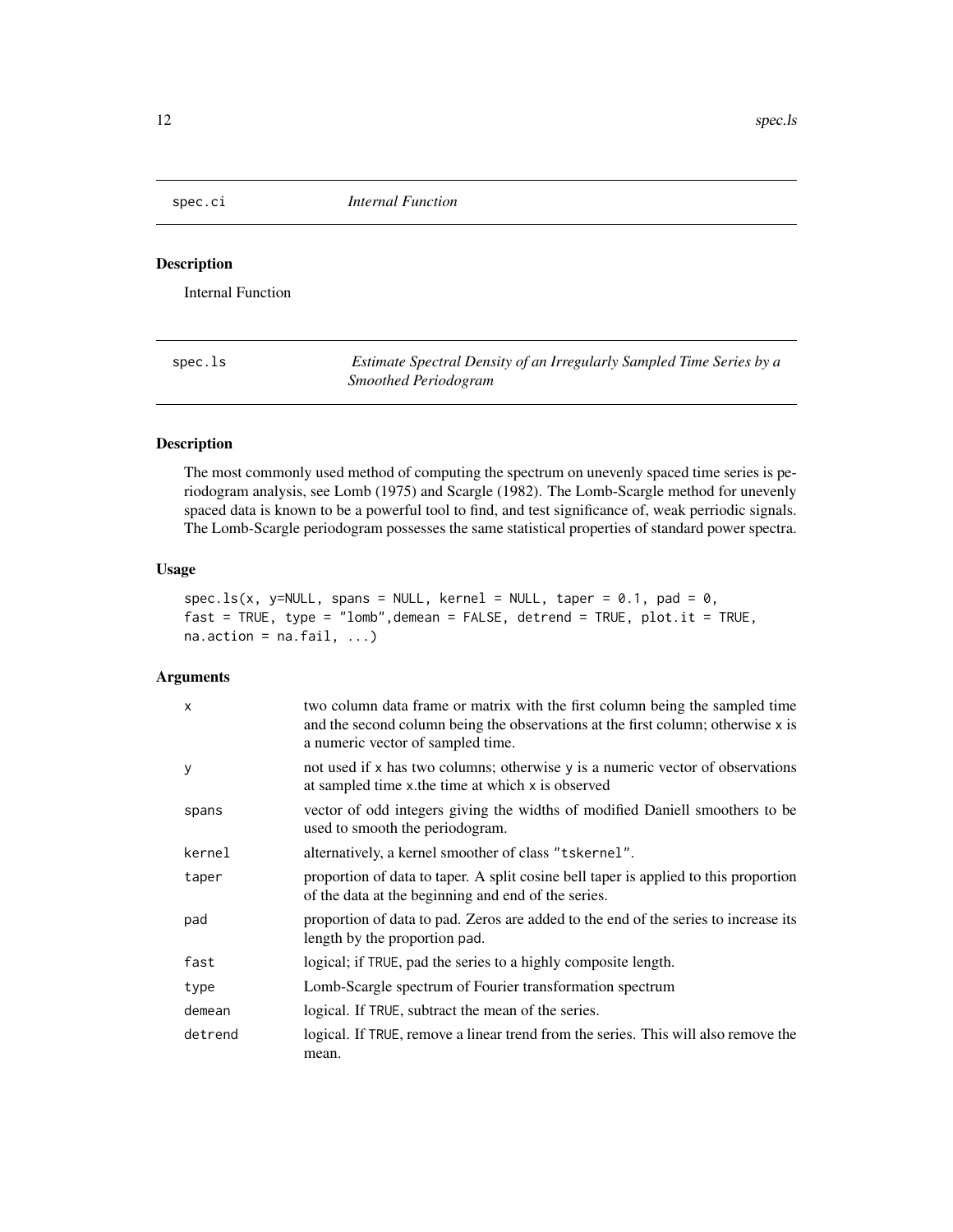| plot.it   | plot the periodogram?                      |
|-----------|--------------------------------------------|
| na.action | NA action function.                        |
| .         | graphical arguments passed to plot Spects. |

# Details

The raw Lomb-Scargle periodogram for irregularly sampled time series is not a consistent estimator of the spectral density, but adjacent values are asymptotically independent. Hence a consistent estimator can be derived by smoothing the raw periodogram, assuming that the spectral density is smooth.

The series will be automatically padded with zeros until the series length is a highly composite number in order to help the Fast Fourier Transform. This is controlled by the fast and not the pad argument.

The periodogram at zero is in theory zero as the mean of the series is removed (but this may be affected by tapering): it is replaced by an interpolation of adjacent values during smoothing, and no value is returned for that frequency.

#### Value

A list object of class "spec.ls" with the following additional components:

| kernel    | The kernel argument, or the kernel constructed from spans.                                                                        |
|-----------|-----------------------------------------------------------------------------------------------------------------------------------|
| df        | The distribution of the spectral density estimate can be approximated by a chi<br>square distribution with df degrees of freedom. |
| bandwidth | The equivalent bandwidth of the kernel smoother as defined by Bloomfield<br>$(1976, \text{page } 201).$                           |
| taper     | The value of the taper argument.                                                                                                  |
| pad       | The value of the pad argument.                                                                                                    |
| detrend   | The value of the detrend argument.                                                                                                |
| demean    | The value of the demean argument.                                                                                                 |

The result is returned invisibly if plot.it is true.

# Note

This is 'slow' program and a fast program may use FFT, see (Press et al, 1992)

# Author(s)

Lomb-Scargle periodogram by Zhu Wang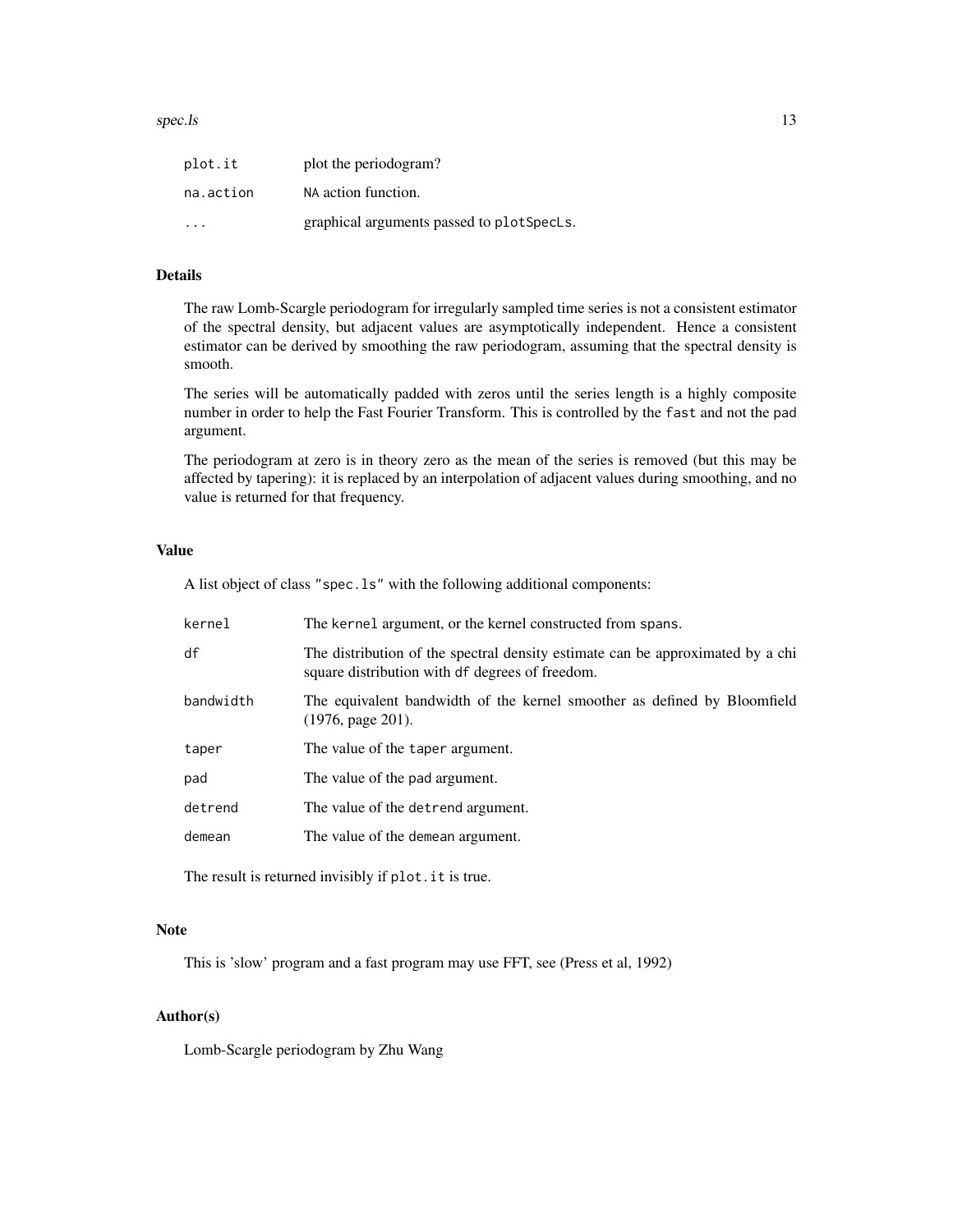#### References

Bloomfield, P. (1976) *Fourier Analysis of Time Series: An Introduction.*Wiley.

Lomb, N. R. (1976) Least-squares frequency-analysis of unequally spaced data. *Astrophysics and Space Science*, 39,447-462

W. H. Press and S. A. Teukolsky and W. T. Vetterling and B.P. Flannery (1992) *Numerical Recipes in C: The Art of Scientific Computing.*, Cambridge University Press, second edition.

Scargle, J.D. (1982) Studies in astronomical time series analysis II. Statistical aspects of spectral analysis of unevenly spaced data, *The Astrophysical Journal*, 263, volume 2, 835-853.

# See Also

[spec.taper](#page-0-0), [plotSpecLs](#page-10-1), [fft](#page-0-0)

#### Examples

data(V22174) spec.ls(V22174)

data(asth) spec.ls(asth)

V22174 *Measurments of Relative Aboundance*

#### **Description**

Measurments of relative aboundance of an xxygen isotope in an ocean core.

#### Usage

data(V22174)

#### Format

The format is: num [1:164, 1:2] 6.13 8.39 10.64 12.90 15.16 ...

#### Source

Belcher, J. and Hampton, J. S. and Tunnicliffe Wilson, G. (1994). Parameterization of continuous time autoregressive models for irregularly sampled time series data. *Journal of the Royal Statistical Society, Series B, Methodological*,56,141–155

# References

Wang, Zhu (2013). cts: An R Package for Continuous Time Autoregressive Models via Kalman Filter. *Journal of Statistical Software*, Vol. 53(5), 1–19. <http://www.jstatsoft.org/v53/i05>

<span id="page-13-0"></span>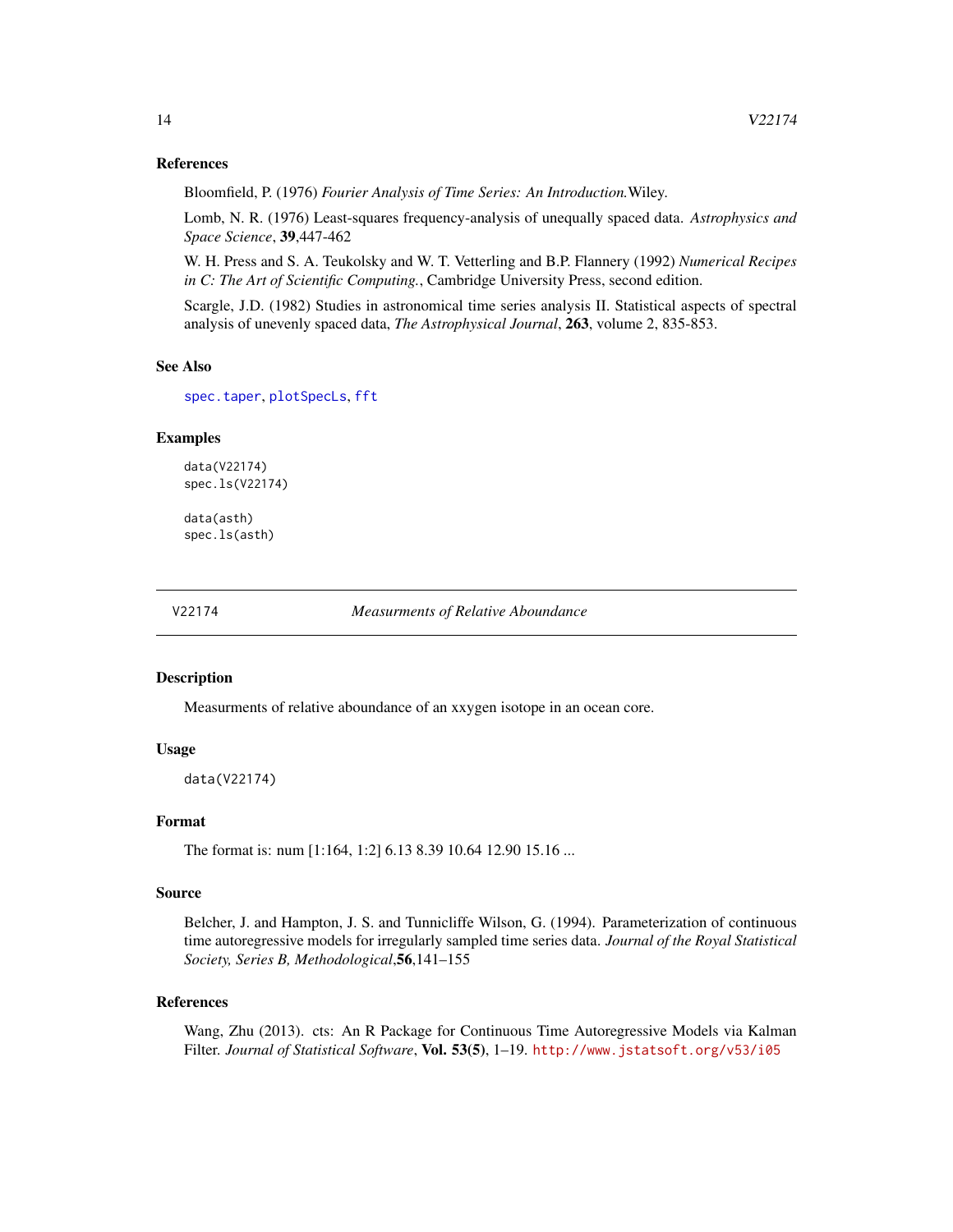# $V22174$  15

# Examples

data(V22174) str(V22174) ; plot(V22174)